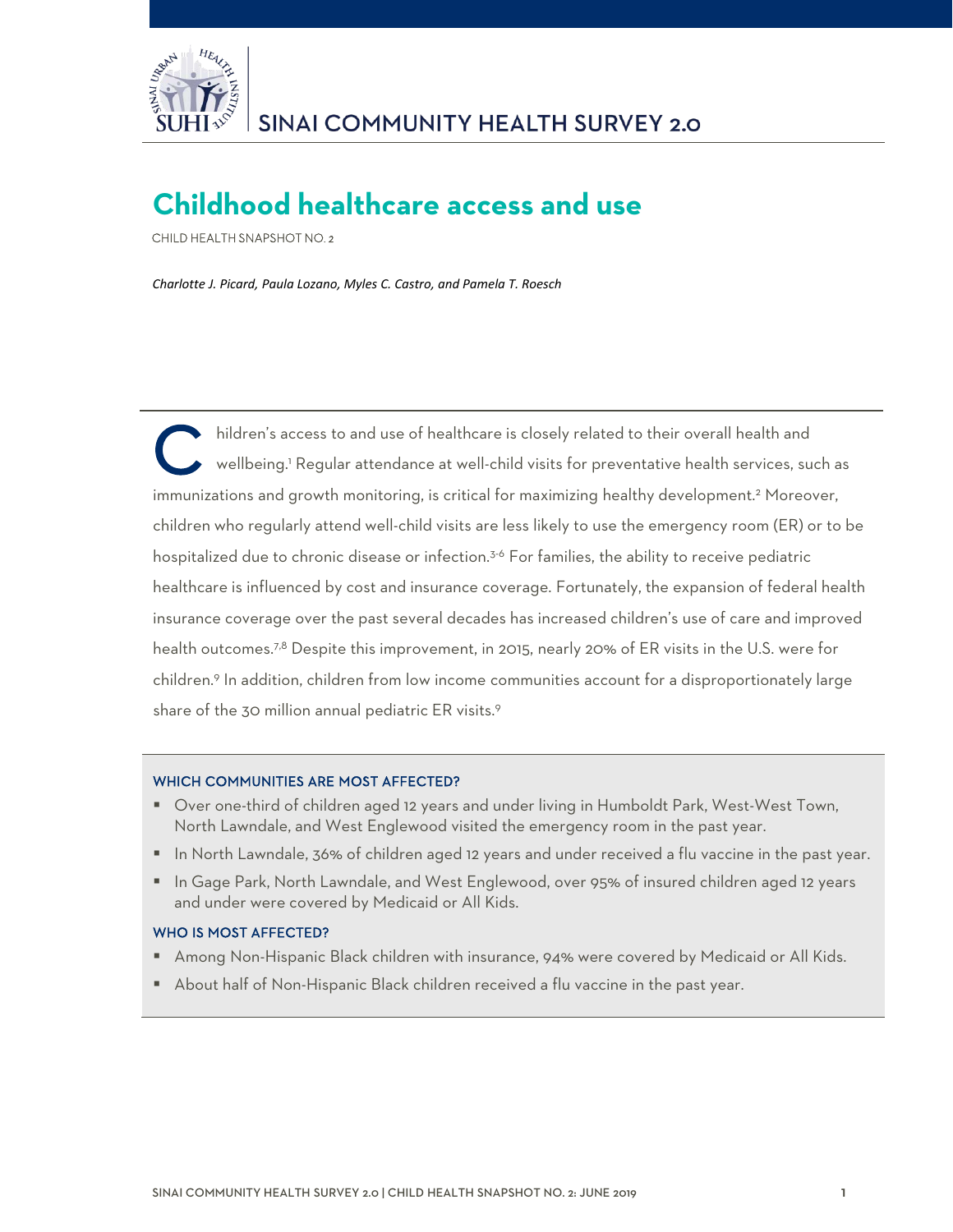

# FIGURE 1: Percent of children aged 12 years and under who visited the emergency room in the past year by community area

- The percent of children who visited the emergency room in the past year ranged from 15% in South Lawndale to 40% in West Englewood.
- While not pictured, over 87% of children had a usual place of care other than the emergency room that they went to when they were sick or when their caregiver needed advice about their health. In all but three communities (South Lawndale, Chicago Lawn, and West Englewood), over 95% of children had a well-child checkup in the past year.

# FIGURE 2: Percent of children aged 12 years and under who visited the emergency room in the past year by race/ethnicity



**• Non-Hispanic Black children were more likely to visit the emergency room in the past year than** Hispanic/Latinx children (34% vs. 22%).

Children who visited the emergency room in the past year were defined as children who visited a hospital emergency room about their own health at least once in the past 12 months, including visits that resulted in a hospital admission.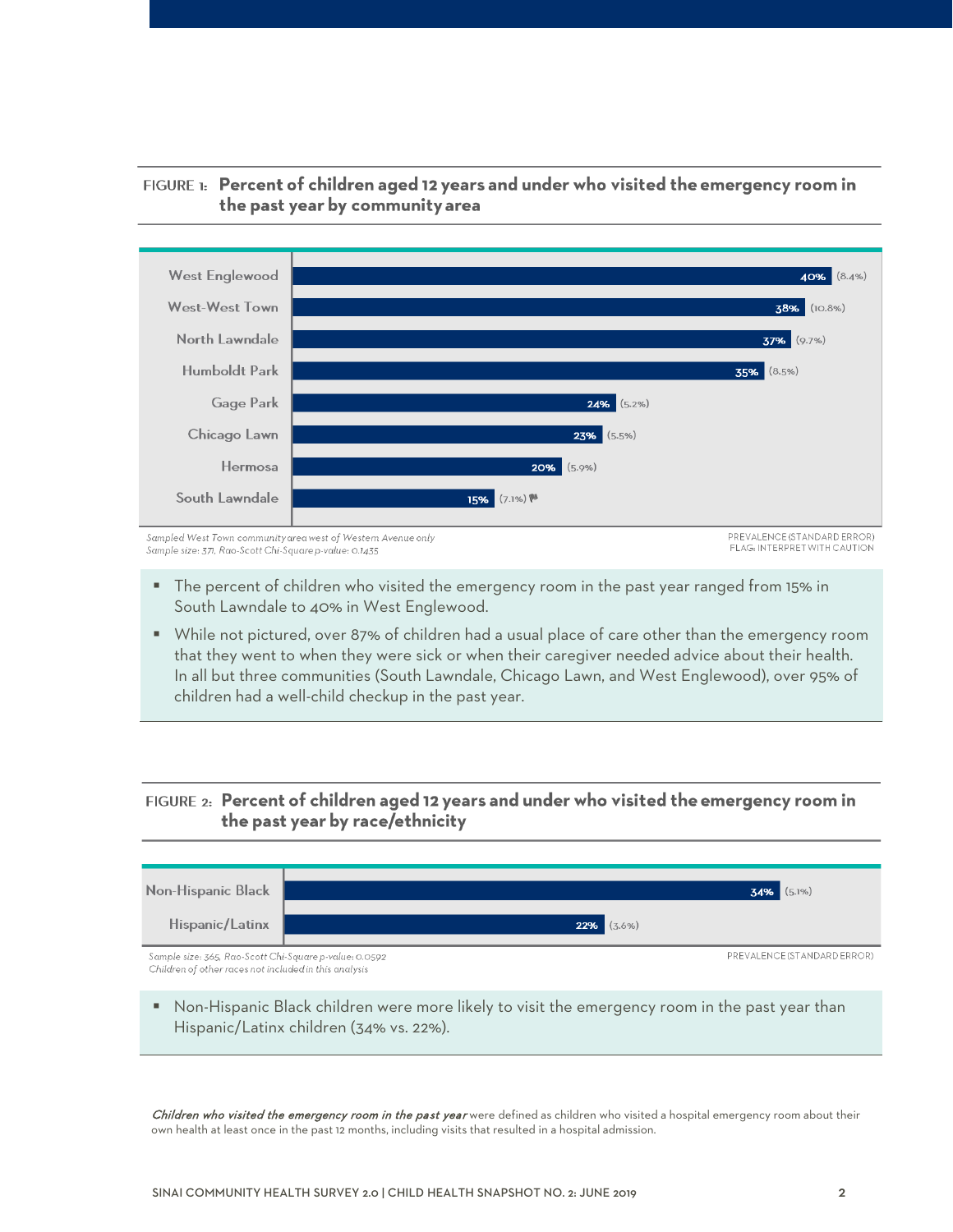

# FIGURE 3: Percent of children aged 12 years and under who received a flu vaccine in the past year by community area

 The percent of children who received a flu vaccine in the past year ranged from 36% in North Lawndale to 83% in West Englewood.

 Less than half of children in Humboldt Park, Chicago Lawn, and North Lawndale received a flu vaccine in the past year.

# FIGURE 4: Percent of children aged 12 years and under who received a flu vaccine in the past year by race/ethnicity



 Among Hispanic/Latinx children, 64% received a flu vaccine in the past year, while 52% of Non-Hispanic Black children had a flu vaccine. However, this difference was not statistically significant.

Children who received a flu vaccine in the past year were defined as children whose caregiver reported that they received a flu vaccination in the past 12 months.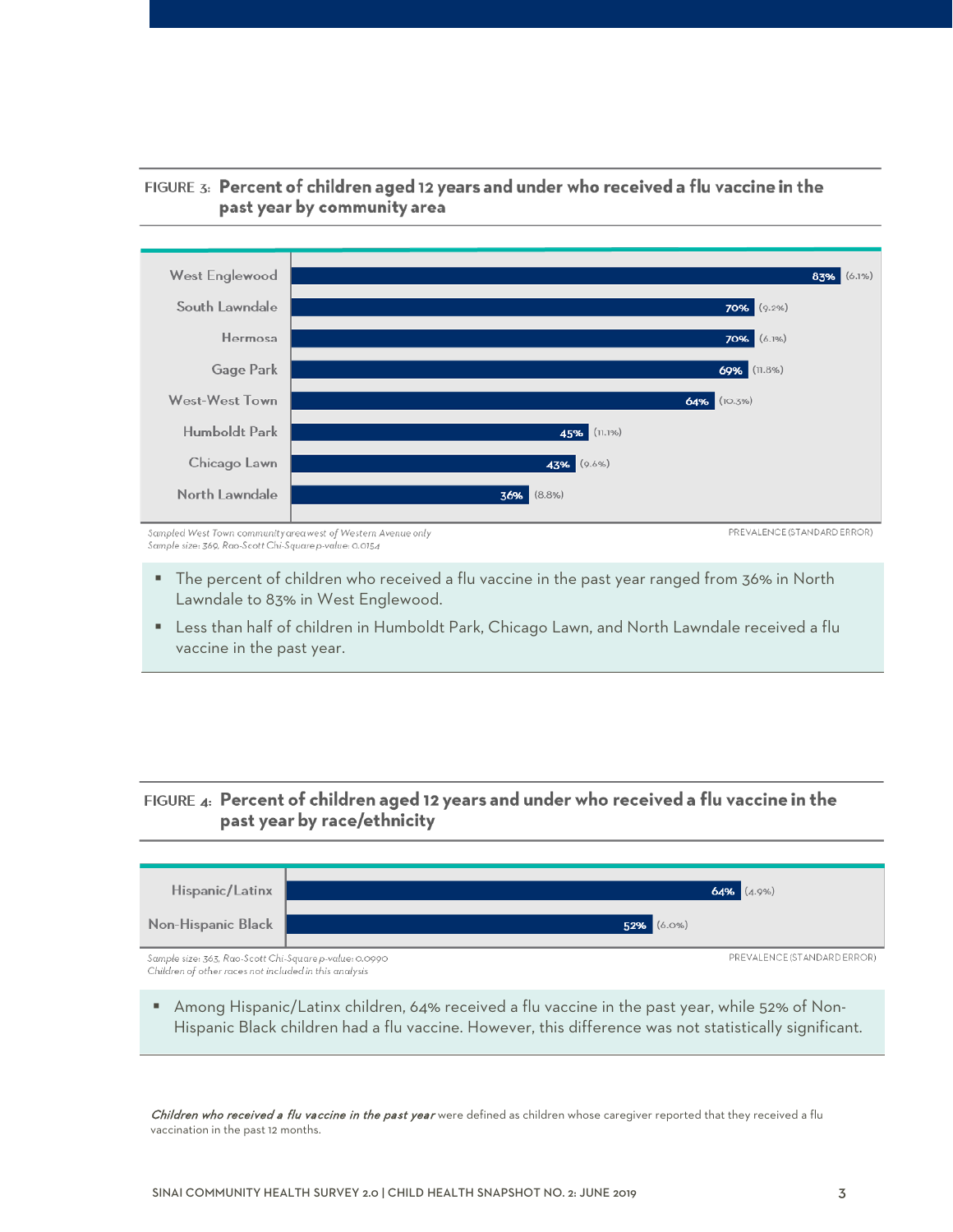

# FIGURE 5: Percent of insured children aged 12 years and under who were covered by Medicaid or All Kids by community area

Sampled West Town community area west of Western Avenue only Sample size: 356, Rao-Scott Chi-Square p-value: 0.1211

PREVALENCE (STANDARD ERROR)

- While not pictured, over 90% of children across all communities had health insurance coverage. In two communities, almost 100% of children were insured.
- In West-West Town, 74% of insured children were covered by Medicaid or All Kids, whereas in North Lawndale, Gage Park, and West Englewood over 95% of insured children had Medicaid or All Kids.

# FIGURE 6: Percent of insured children aged 12 years and under who were covered by Medicaid or All Kids by race/ethnicity



 Among those who were insured, 94% of Non-Hispanic Black children and 86% of Hispanic/Latinx children had Medicaid or All Kids. This difference was statistically significant.

Children who are insured by Medicaid or All Kids include children with any kind of health care insurance coverage who were covered by Medicaid or All Kids(public insurance plans in Illinois).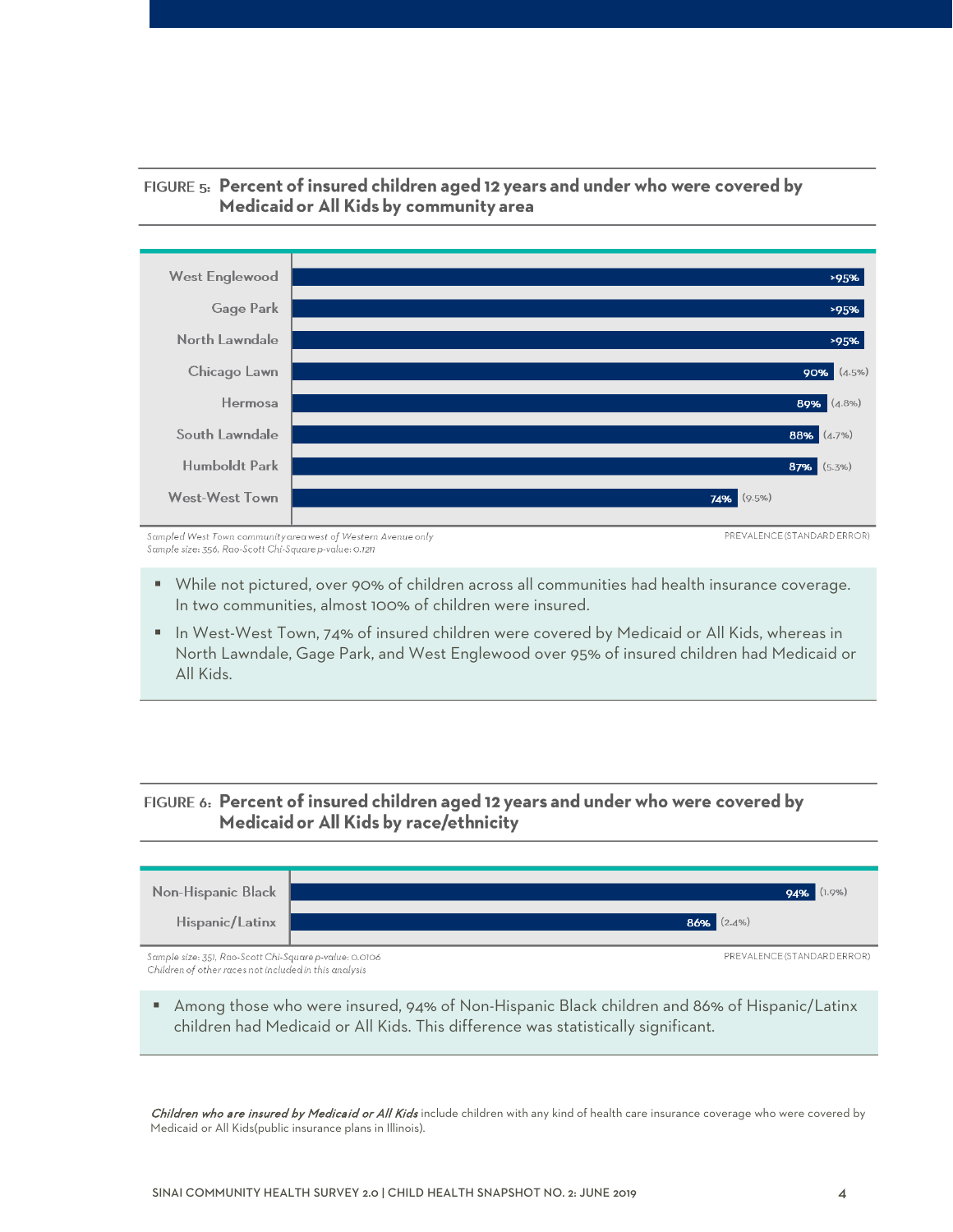#### ABOUT THE SURVEY

Sinai Urban Health Institute (SUHI) is a unique, nationally-recognized research center on the west side of Chicago. Our mission is to achieve health equity among communities through excellence and innovation in data-driven research, interventions, evaluation, and collaboration. SUHI is a proud member of Sinai Health System. For more information about SUHI, visit [www.SUHIChicago.org.](http://www.suhichicago.org/)

SUHI designed and conducted Sinai Community Health Survey 2.0 in partnership with our Community Advisory Committee and the University of Illinois at Chicago Survey Research Laboratory (SRL). SRL administered surveys face-to-face in both English and Spanish to randomly selected households from each of the ten surveyed communities. If children aged 0 to 12 years lived in the household, interviewers randomly selected one child and interviewed the child's parent or legal guardian ("primary caregiver") about the child's health. Data collection took place between March 2015 and September 2016 with a final sample size of 394 children aged 0 to 12 years.

Survey results are representative at the community area level for all communities with the exception of West Town, which was sampled west of Western Avenue only. Due to limited sample size, children from Norwood Park [and Lower West Side](http://www.sinaisurvey.org/) were excluded from community area analyses and children identified as Non-Hispanic White or Non-Hispanic Other were excluded from race/ethnicity analyses. More information about Sinai Survey is available at www.SinaiSurvey.org.

#### **METHODS**

We used weights to compute statistical estimates to ensure: (1) the estimates accounted for the differential probability that a participant was selected; and (2) the distribution of child cases in each community area aligns with the distribution of children aged 0 to 12 years in the community area according to the 2010 Census. The Rao-Scott Chi-Square test and Adjusted Wald Test were used to test for statistical differences by community area, racial/ethnic group, sex, and age group. Findings were flagged when the Relative Standard Error (RSE) was >30%, indicating that the values should be interpreted with caution.<sup>10</sup>